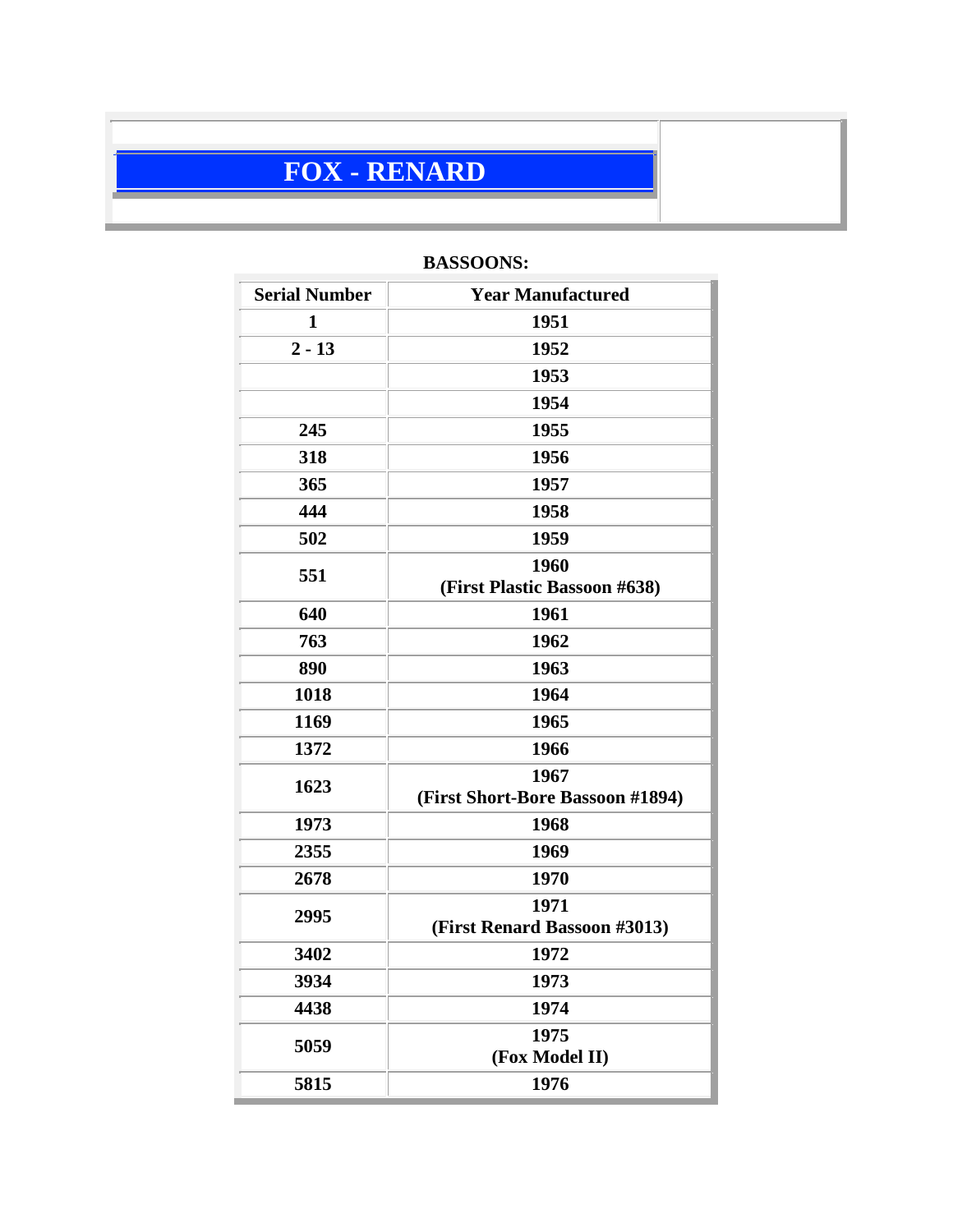| 6405  | 1977 |
|-------|------|
| 7030  | 1978 |
| 7765  | 1979 |
| 8511  | 1980 |
| 9165  | 1981 |
| 9965  | 1982 |
| 10805 | 1983 |
| 11385 | 1984 |
| 12120 | 1985 |
| 12906 | 1986 |
| 13695 | 1987 |
| 14495 | 1988 |
| 15408 | 1989 |
| 16410 | 1990 |
| 17305 | 1991 |
| 18439 | 1992 |
| 19613 | 1993 |
| 20819 | 1994 |
| 22030 | 1995 |
| 23240 | 1996 |
| 24575 | 1997 |
| 26032 | 1998 |
| 27970 | 1999 |
| 29939 | 2000 |
|       |      |

**The number indicated for each year represents the serial number of the bassoon shipped at the beginning of that year. Both Fox and Renard bassoons use the same sequence of numbers. Fox and Renard oboes and Fox Contrabassoons each use their own unique serial number sequence.**

| <b>Serial</b><br><b>Number</b> | Year<br><b>Manufactured</b> | <b>Serial</b><br><b>Number</b> | Year<br><b>Manufactured</b> |
|--------------------------------|-----------------------------|--------------------------------|-----------------------------|
| 255                            | 1975                        | 4509                           | 1988                        |
| 380                            | 1976                        | 5254                           | 1989                        |
| 538                            | 1977                        | 6112                           | 1990                        |

## **OBOES:**